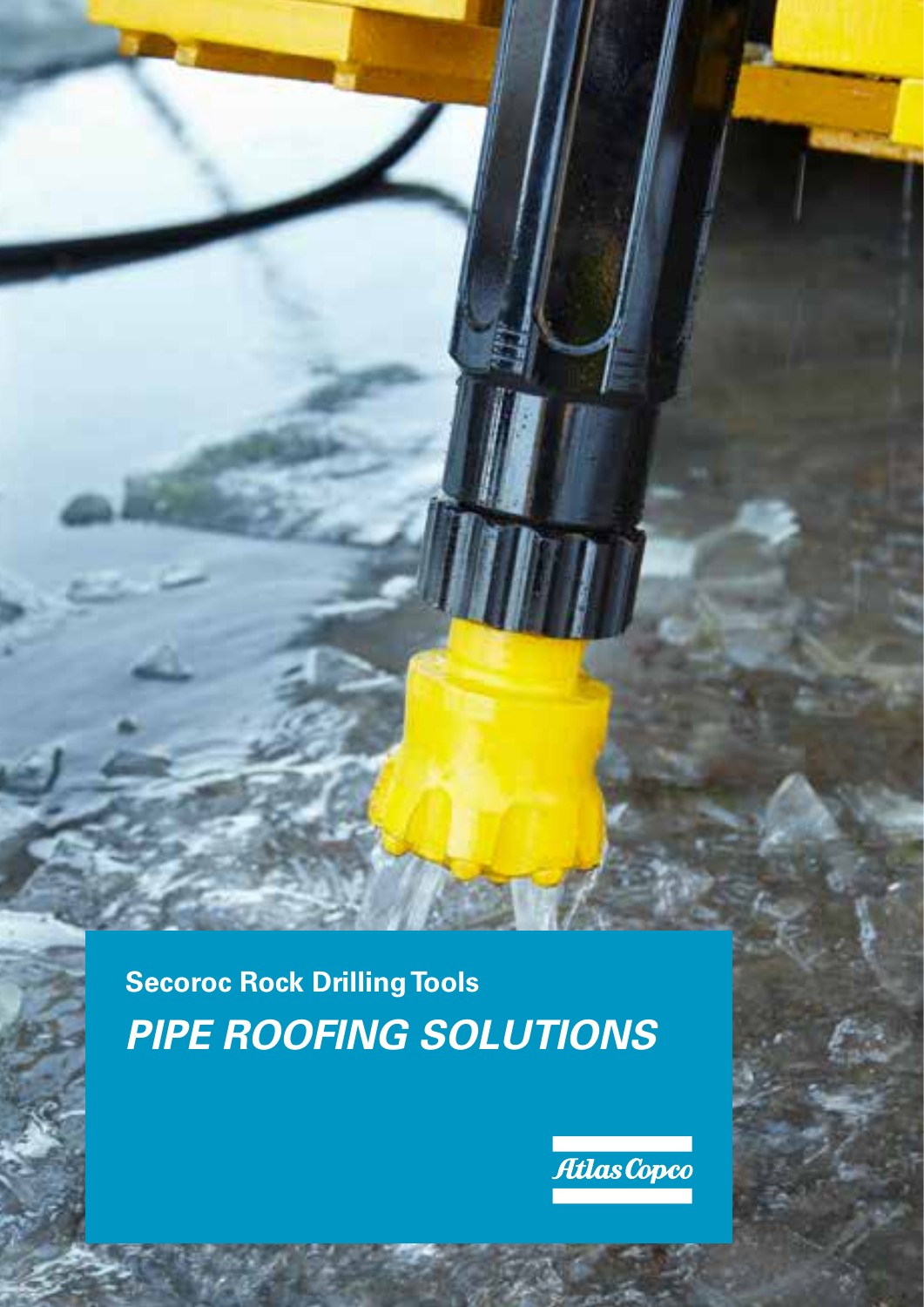# **Pipe roofing solutions** – pre-support in tunnel constructions

Cities and urban areas around the world are continuously being modernized and infrastructures developed to match an increasing traffic flow. As a result, tunneling projects are moving into more challenging conditions such as soil, weak rock and shallow overburden in already developed areas. No matter what challenges a tunneling project is facing, compromises can never be made on safety and economical efficiency. This calls for innovative and reliable methods of ground support.

#### **Settlements from excavation**

Tunnel excavation causes stresses to the ground that may result in settlements. The effect of settlements is hazardous not only to nearby buildings and structures but also to the people working inside the tunnel. The answer to these challenges is pre-support, a method of pre-reinforcing the formation ahead of the tunnel face to ensure that the excavation can proceed safely until heavier and permanent support structures has been installed.

#### **Pre-support increases stability**

Over the last decades, technical developments have led to an increased use

of different pre-support technologies preventing unwanted accidents and protecting surrounding structures from damages. Some of these methods, such as freezing and jet grouting, are known as both cost and time consuming while the method known as pipe roofing is becoming increasingly popular and has many economical advantages. The experience gained from several tunnel projects, indicates that the pipe roof support method not only increases the stability of the tunnel itself as well as the working face, but it also significantly decreases the subsidence induced by the excavation. The popularity of this pre-support method has led to many

different names. You might recognize it as Umbrella, Tube Umbrella, Pipe Canopy or Fore Poling.

#### **The principles of pipe roofing**

In implementing the method, steel pipes are installed ahead of the tunnel face arranged like an umbrella or canopy around the excavation line. The umbrella stabilizes and protects the ceiling and face of the tunnel by increasing the load bearing capacity of the ground. Thanks to the rigidity of the steel pipes, distribution of loads will be improved and the critical spot will be moved further ahead of the working face.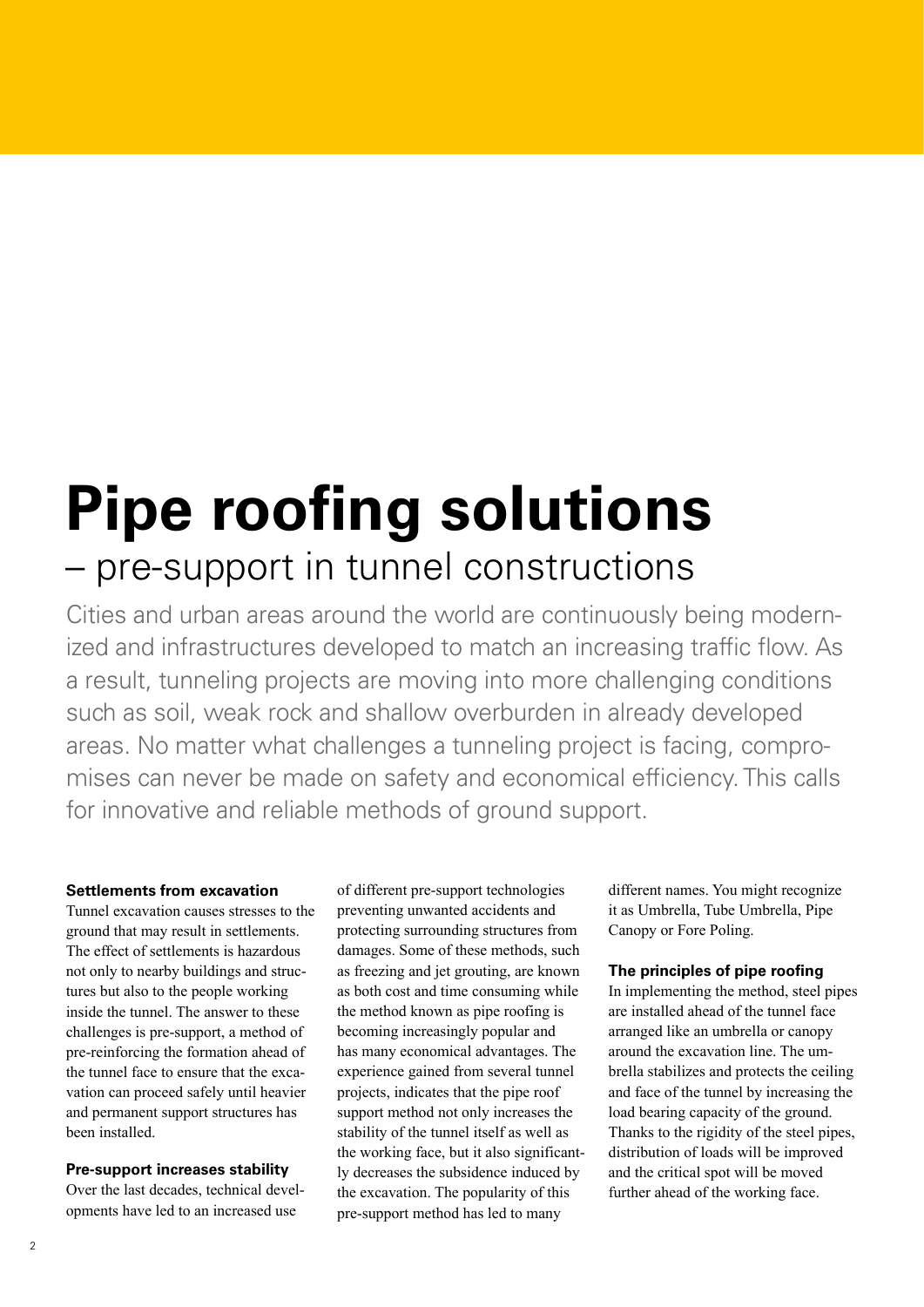

#### **High flexibility**

The pipe roof support method is a presupport concept widely used in conventional tunneling, but has also gained interest as a support system for TBM tunnels. This method of supporting potentially unstable ground ahead of the excavation face provides a high degree of flexibility and is easily adapted to the encountered conditions.

#### **Cost-efficient and easy to adapt**

Requiring only standard equipment and little training of your operator crew, your investment in employing special machinery or contractors is notably reduced.

#### **Maximized safety**

By reinforcing the ground ahead of the excavation, the ground is never without support. This means that the installation of regular tunnel support can be carried out more effectively and with increased safety for the operators.

#### **Extended possibilities**

Using the same principals, installation method and equipment, perforated PVC and steel pipes can be installed for drainage purposes, bringing added value in controlling the ground water, especially in extreme conditions.

#### **A complete package**

Atlas Copco has a long history and extensive experience in delivering products for ground support and rock reinforcement. By introducing a system solution with optimized products dedicated for pipe roofing, customers can now take full advantage of Atlas Copco's vast experience. The Pipe Roof System offers high quality products perfectly matched together for maximized safety. In combination with Atlas Copco's wide range of capital equipment for drilling and grouting, we are delivering a unique turnkey solution for improved productivity..

**Designing a pipe roof**<br>**Engineers consider various mea**sures for design including ground properties, overhead height, tunnel geometry, load analysis, and last<br>but not least the surrounding structures, especially above the tunnel with regards to settlement analysis.

The most critical specifications of the pipe roof, from a design point of view are:

- (outer) diameter of the pipes
- wall thickness
- length of pipes and overlap
- spacing of the pipes

Generally, pipes with outer diam- eter of 76-140 mm and wall thick- ness of 6-10 mm are installed using standard tunneling equipment. In<br>some specific cases, larger diameter pipes might be installed using special rigs and Down-The-Hole drilling method.

The pipe roof length is commonly 9-18 metres and due to the overlap the excavated length underneath is around 3-6 metres shorter.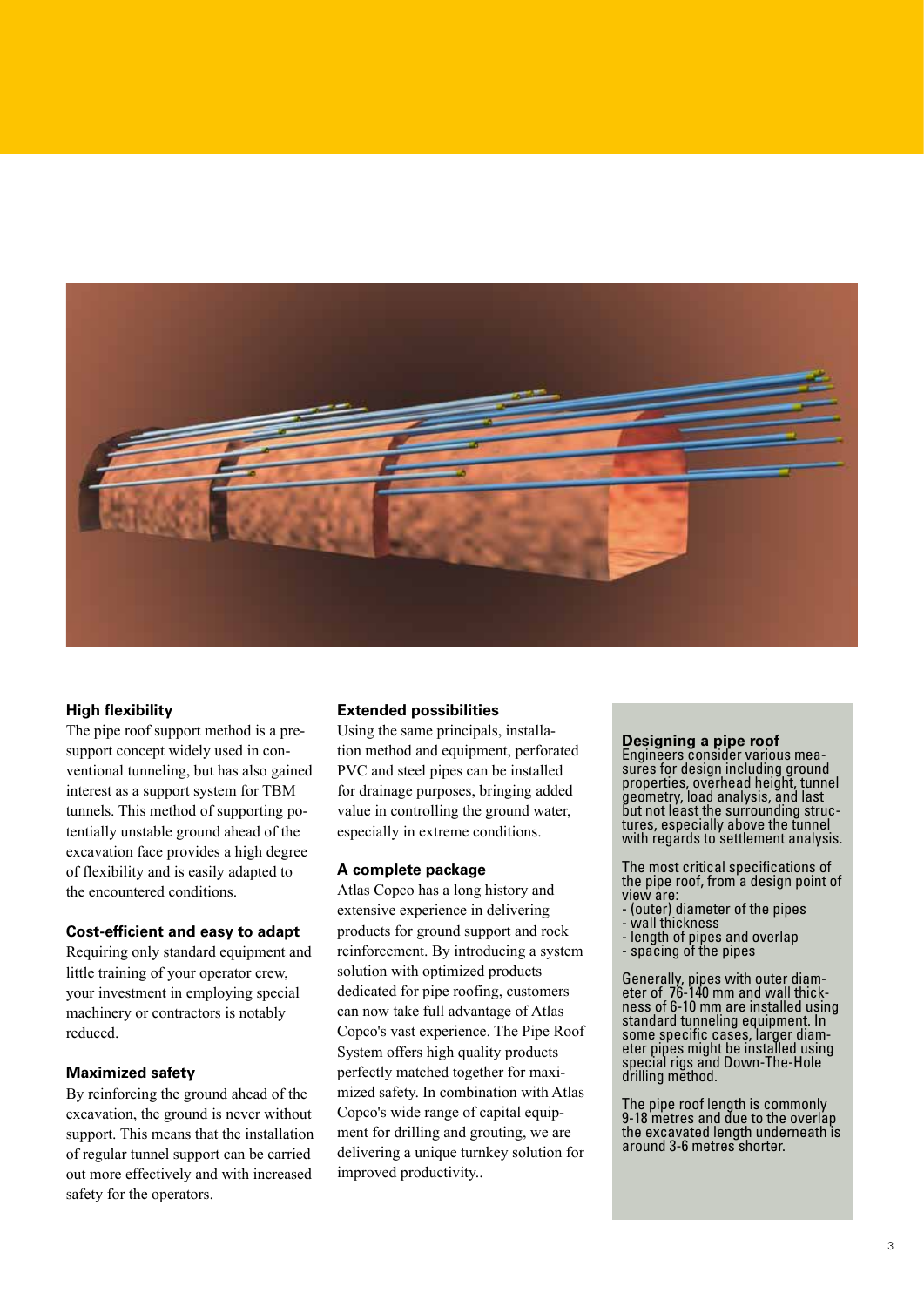### **A complete package from Atlas Copco**

Atlas Copco offers a complete package for pipe roofing, including everything from consumables to drilling and grouting equipment.



#### **Symmetrix - at the heart of the system**

The centerpiece of the package is the well-known and well-proved Symmetrix casing advancement system. The Symmetrix system is a solution for concentric drilling and simultaneously advancing of pipes and offers several benefits in pipe roofng.



#### **The Symmetrix system components**

- a **pilot bit** which drills the center part of the hole and transfers the impact energy to the ring bit

- a **ring bit set**, which is an integrated ring bit and casing shoe, welded to the front of first pipe, known as the starter pipe. The ring bit, which is connected to the pilot bit through locking mechanism, drills the void needed to advance the pipe into the ground simultaneous to drilling.

#### **Straightness**

In pipe roofing applications, straightness is vital in both design as well as economical aspects. Symmetrix systems have proved to drill very straight holes thanks to their centric design and smooth drilling.

#### **Internal flushing**

Atlas Copco Symmetrix system, is designed so that the flushing media (mainly water in this application) transports the drill cuttings from the bit face, back inside the pipes. Considering the fact that the system is used when ground is poor or unconsolidated, internal flushing allows for drilling the pipes with no disturbance to the ground.

#### **Efficiency and productivity**

Symmetrix systems can drill at high speed in virtually any ground. Customers can rest assured that the pipes will be installed successfully and efficiently independent of the encountered ground formation. The easiness to unlock and lock the pilot bit from the ring bit set also adds to the high productivity offered by the Symmetrix system.

#### **Less torque**

The Symmetrix systems advances the pipes by impact energy simultaneously to drilling a hole slightly larger than the outer diameter of the pipes. This means, the pipe is not rotated while drilling, requiring less torque than alternative solutions. Customers can thereby utilize relatively small drilling rigs.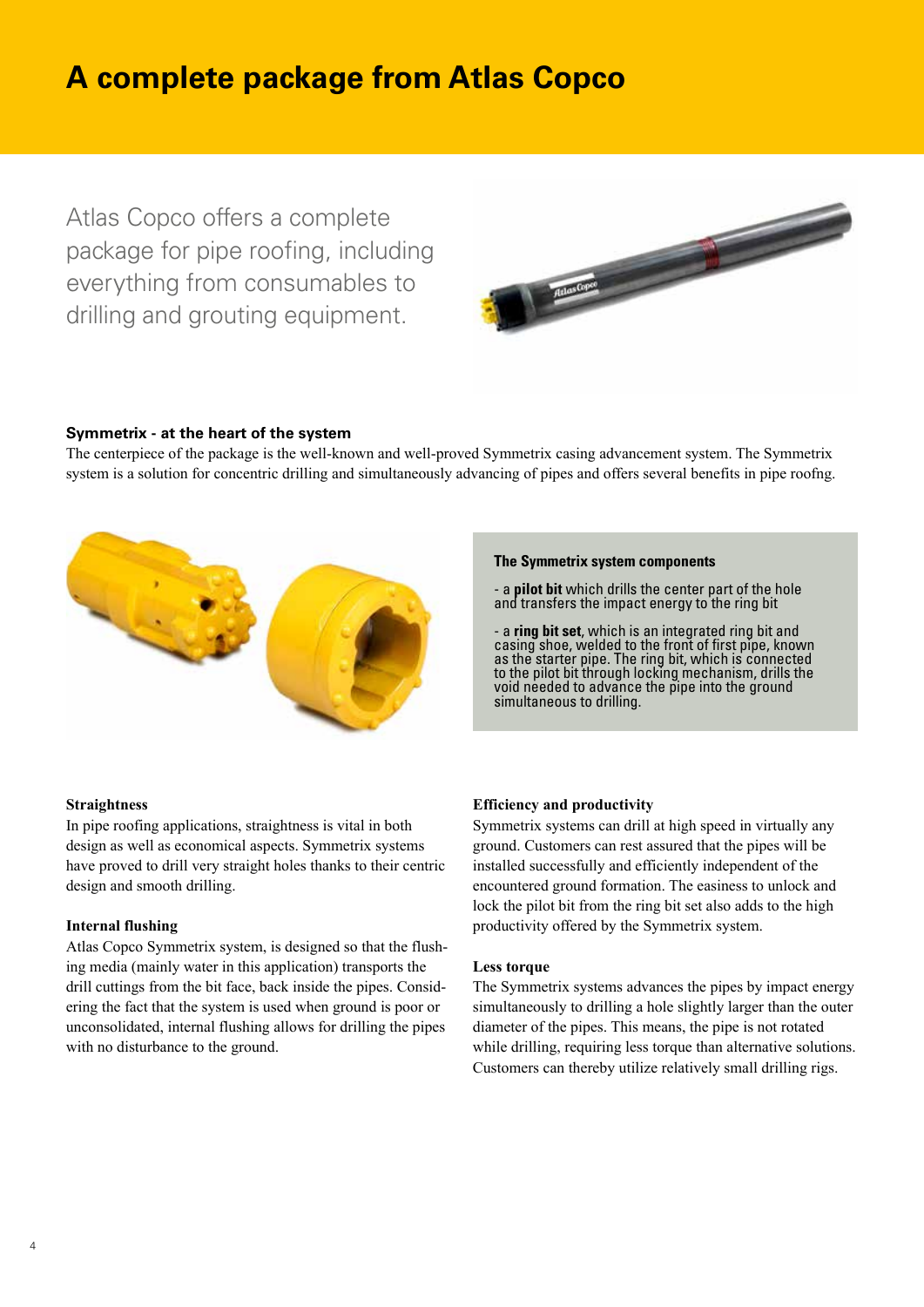#### **Drill string**

The Speed Rod with wrench flat from Atlas Rock Drilling tools (Secoroc) is suitable for this application and commonly used. Due to practical principles, Speed Rods (male-female) with wrench flats are widely used. Since the flushing media used in pipe roofing is water, all rods provided are fully carburized to increase life expectancy and durability.

#### **Steel pipes**

The pipes included in the Pipe Roof System offer are: **Starter pipe.** The first pipe section welded to the ring bit set on one end and female threaded on the other end.

**Extension pipe.** A male-female threaded pipe section used to extend the pipe to desire length.

**End pipe.** The end pipe can be either an extension pipe or a pipe section with no thread at the rear (mouth) depending on the used practice for grouting.







#### **Accessories**

To complete the offer, a range of different tools and accessories including suitable wrenches, centralizers and injection caps can be provided when necessary.

### **Threads**

All pipes have trapezoidal thread with double start and 10mm entrance and thread ran out to assure easy make up of the joints.

#### **Welding**

The Symmetrix ring bit set is welded to the front of the starter pipe using an automated robot to enhance the quality of welding and quality consistency.

#### **Optional injection valves**

Pipes can be delivered with 12mm or 16mm injection valves for respectively 3-5bar or +10bar injection.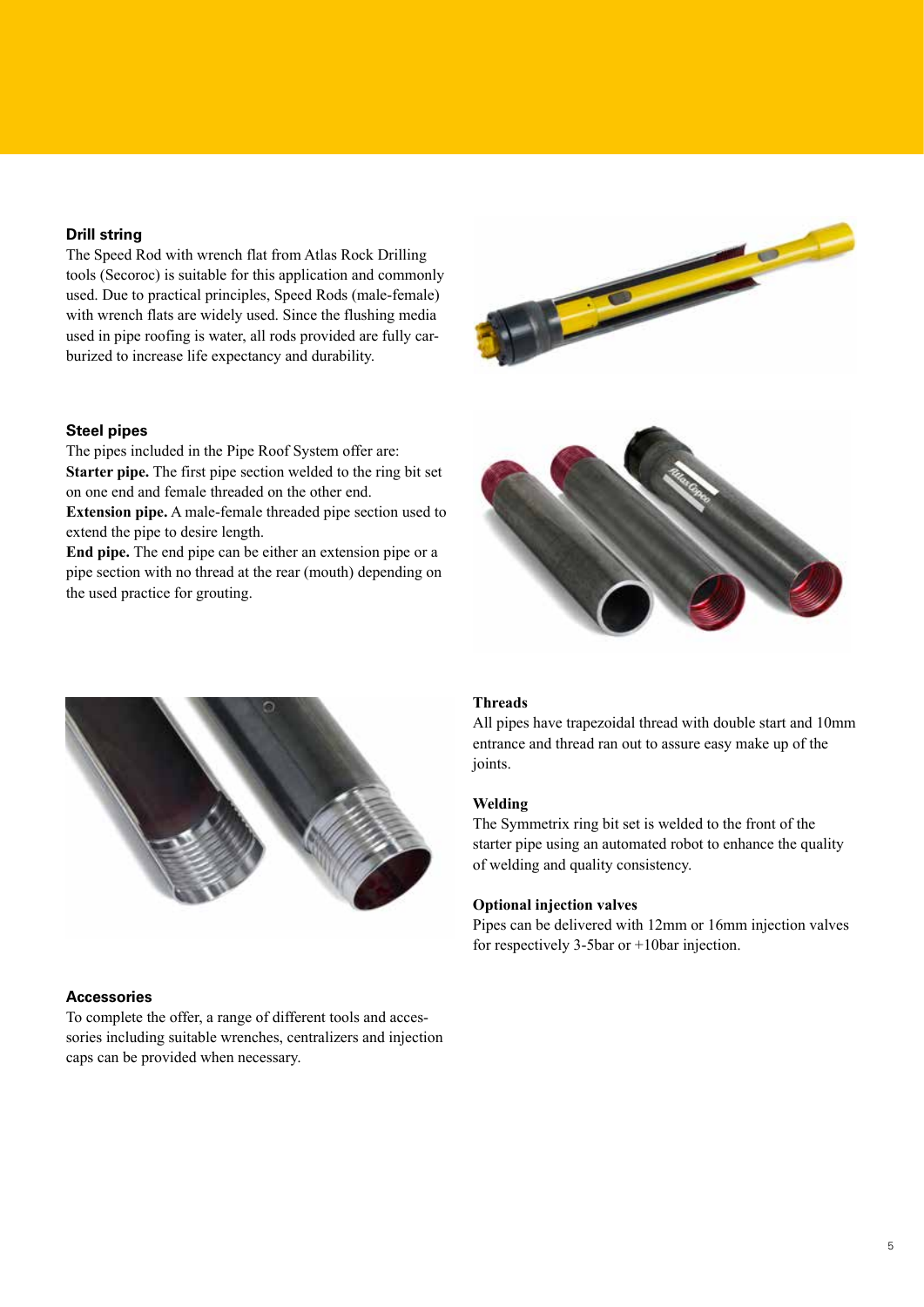### **Capital equipment for pipe roofing**

#### **Tunneling face drilling rigs**

Atlas Copco Boomer tunneling rigs are used world wide for pipe roofing applications. These high-capacity drill rigs can meet all your demands from 6 to 206 m2 coverage area. The unique Atlas Copco boom system offers outstanding flexibility and precision to ensure straight-hole drilling performance in high-quality tunnelling.



The front and middle guides are replaced to an application specific design for easy handling of the pipes.



#### **Grouting equipment**

Atlas Copco offers compact platform mounted grouting equipment very well suited for pipe roofing. The Atlas Copco Unigrout range is designed to fulfill customers requirements for high quality grouting to seal, strengthen or consolidate formations and structures. Unigrouts for pipe roofing as well as tunneling applications are mainly electric driven.



Cement grout is commonly used for filling the gap between the pipes and ground. A grout cap at the pipe mouth is used and backfill grouting applied. However, sometimes customers use pipes with one way injection valves for injecting grout with higher pressure providing improved grouting quality and further consolidated ground. In these cases, double packers might be utilized.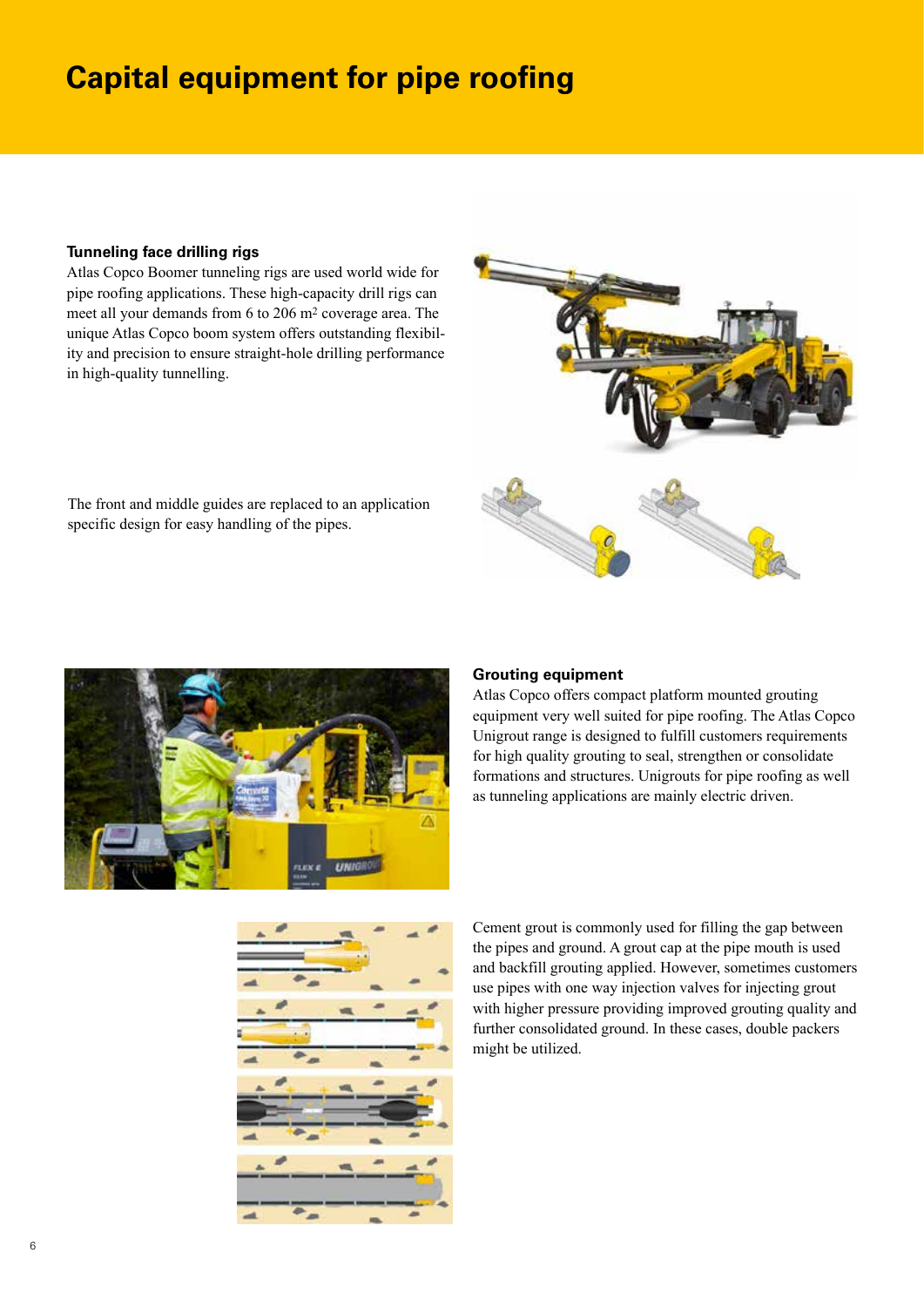### **Specifications**



#### **Pipe Roof System - range**

Atlas Copco offers systems with pipe diameters ranging from 76.1 to 139.7 mm and wall thickness ranging from 6.3 to 10.0 mm.

#### **Pipe quality and steel grade**

Pipes or casings in the Atlas Copco Pipe Roof standard assortment are made out of high-quality, first hand steel pipes longitudinally welded with removed welding seam. This ensures a completely round shape and good straightness along the pipe. Steel grade and other characteristics are shown in below table.

| <b>Steel grade and properties</b> |                  |                                    |                                                 |                            |       |               |       |       |        |
|-----------------------------------|------------------|------------------------------------|-------------------------------------------------|----------------------------|-------|---------------|-------|-------|--------|
| <b>EN 10025</b>                   | <b>DIN 17100</b> | Yield min.<br>(N/mm <sup>2</sup> ) | <b>Tensile strength</b><br>(N/mm <sup>2</sup> ) | <b>Elongation min. (%)</b> | C max | <b>Mn max</b> | P max | S max | Si max |
| S355                              | St 52-3          | 355                                | 490 - 630                                       | 22                         | 0.2   | . 6           | 0.035 | 0.035 | 0.55   |

Note: Other Steel Grades can be provided upon request

#### **Designation Code**

The product designation code to the right is applicable for the pipe products presented in the tables on the following pages. For Symmetrix pilot bit designation and detailed specifications, please refer to product catalogue (PMI 6991 1570 01).

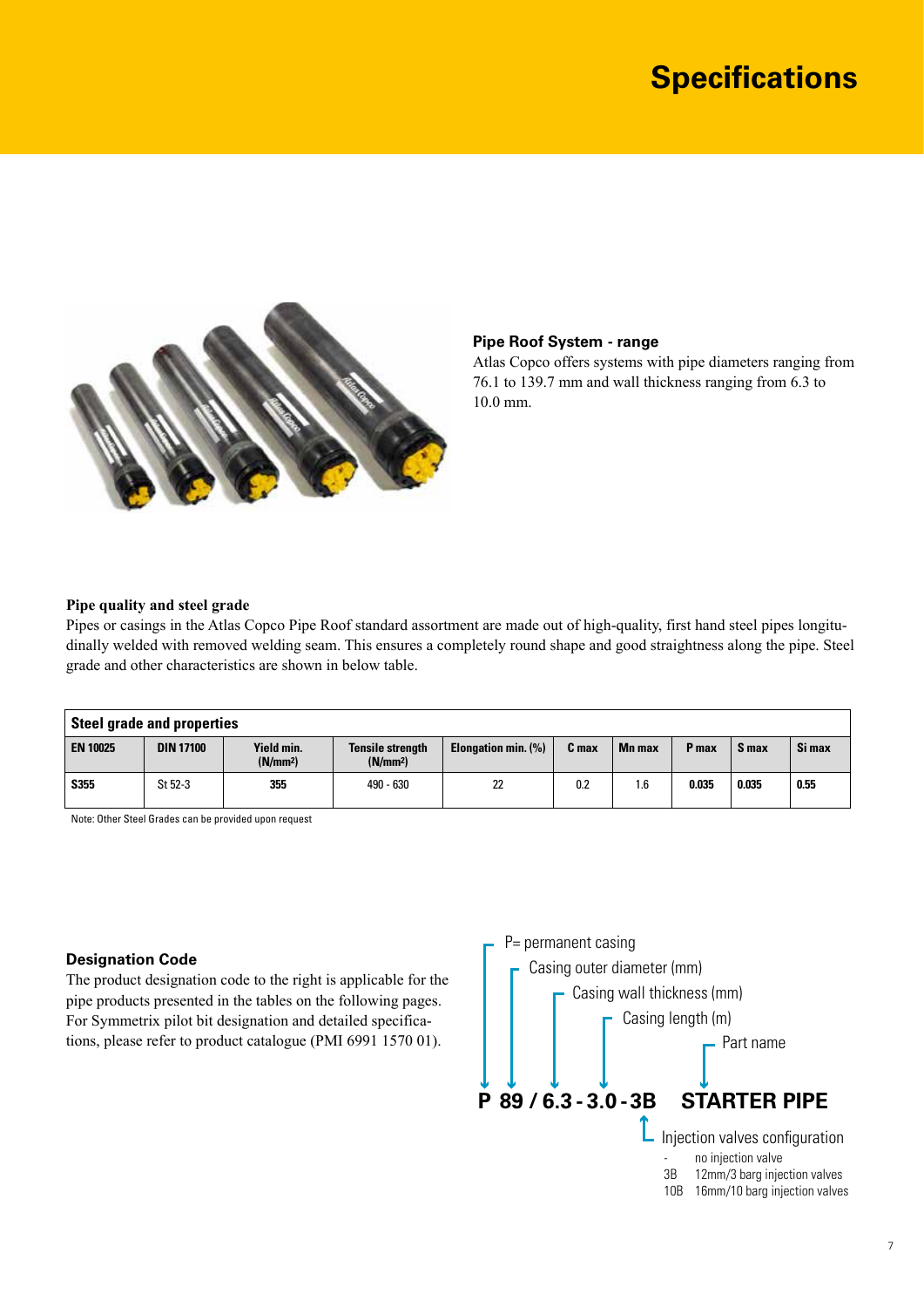## **Product listing**

All below listed products are suited for installation of pipe roofs using top hammer drilling technique. Other length and wall thickness can be provided upon request. Larger pipe diameters for installation using special rigs and DTH drilling method can be offered upon request

| Atlas Copco Pipe Roof, outer casing diameter 76,2 mm (3") |                                                                                     |                              |                              |                       |  |
|-----------------------------------------------------------|-------------------------------------------------------------------------------------|------------------------------|------------------------------|-----------------------|--|
| <b>Wall thickness</b><br>(mm)                             | Part                                                                                | <b>Designation</b>           | <b>Pipe Weight</b><br>(kg/m) | <b>Product Number</b> |  |
| max 8.0                                                   | <b>Symmetrix Pilot Bit</b>                                                          | P76/8-41-R32                 |                              | 8092402214            |  |
|                                                           | <b>Starter Pipe Complete</b>                                                        | P76/7.1-2.95-STARTER PIPE    |                              | 8092420006            |  |
|                                                           | <b>Extension Pipe</b>                                                               | P76/7.1-3.0-EXT PIPE         | 12.1                         | 8092420007            |  |
|                                                           | <b>End Pipe</b>                                                                     | P76/7.1-3.0-END PIPE         |                              | 8092420128            |  |
|                                                           | <b>Starter Pipe Complete with Injection Valves</b>                                  | P76/7.1-2.95-3B-STARTER PIPE |                              | 8092420008            |  |
| 7.1                                                       | <b>Extension Pipe with Injection Valves</b>                                         | P76/7.1-3.0-3B-EXT PIPE      | 12.1                         | 8092420009            |  |
|                                                           | End Pipe with Injection Valves                                                      | P76/7.1-3.0-3B-END PIPE      |                              | 8092420129            |  |
|                                                           | <b>Starter Pipe Complete with Injection Valves</b><br>P76/7.1-2.95-10B-STARTER PIPE |                              |                              | 8092420010            |  |
|                                                           | <b>Extension Pipe with Injection Valves</b>                                         | P76/7.1-3.0-10B-EXT PIPE     | 12.1                         | 8092420011            |  |
|                                                           | End Pipe with Injection Valves                                                      | P76/7.1-3.0-10B-END PIPE     |                              | 8092420130            |  |
|                                                           | Injection Cap with 1" connection                                                    | P76/INJECTION CAP            |                              | 8092420131            |  |

| Atlas Copco Pipe Roof, outer casing diameter 88,9 mm (3 1/2") |                                                    |                               |                              |                       |  |  |
|---------------------------------------------------------------|----------------------------------------------------|-------------------------------|------------------------------|-----------------------|--|--|
| <b>Wall thickness</b><br>(mm)                                 | Part                                               | <b>Designation</b>            | <b>Pipe Weight</b><br>(kg/m) | <b>Product Number</b> |  |  |
| max 8.0                                                       | <b>Symmetrix Pilot Bit</b>                         | P89/8-54-T38                  |                              | 8092400954            |  |  |
|                                                               | <b>Starter Pipe Complete</b>                       | P89/6.3-2.95-STARTER PIPE     |                              | 8092420014            |  |  |
|                                                               | <b>Extension Pipe</b>                              | P89/6.3-3.0-EXT PIPE          | 12.8                         | 8092420015            |  |  |
|                                                               | <b>End Pipe</b>                                    | P89/6.3-3.0-END PIPE          |                              | 8092420162            |  |  |
|                                                               | <b>Starter Pipe Complete with Injection Valves</b> | P89/6.3-2.95-3B-STARTER PIPE  |                              | 8092420018            |  |  |
| 6.3                                                           | <b>Extension Pipe with Injection Valves</b>        | P89/6.3-3.0-3B-EXT PIPE       | 12.8                         | 8092420019            |  |  |
|                                                               | End Pipe with Injection Valves                     | P89/6.3-3.0-3B-END PIPE       |                              | 8092420163            |  |  |
|                                                               | <b>Starter Pipe Complete with Injection Valves</b> | P89/6.3-2.95-10B-STARTER PIPE |                              | 8092420020            |  |  |
|                                                               | <b>Extension Pipe with Injection Valves</b>        | P89/6.3-3.0-10B-EXT PIPE      | 12.8                         | 8092420021            |  |  |
|                                                               | End Pipe with Injection Valves                     | P89/6.3-3.0-10B-END PIPE      |                              | 8092420164            |  |  |
|                                                               | <b>Starter Pipe Complete</b>                       | P89/7.1-2.95-STARTER PIPE     |                              | 8092420022            |  |  |
|                                                               | <b>Extension Pipe</b>                              | P89/7.1-3.0-EXT PIPE          | 14.3                         | 8092420023            |  |  |
|                                                               | <b>End Pipe</b>                                    | P89/7.1-3.0-END PIPE          |                              | 8092420132            |  |  |
|                                                               | Starter Pipe Complete with Injection Valves        | P89/7.1-2.95-3B-STARTER PIPE  |                              | 8092420026            |  |  |
| 7.1                                                           | <b>Extension Pipe with Injection Valves</b>        | P89/7.1-3.0-3B-EXT PIPE       | 14.3                         | 8092420027            |  |  |
|                                                               | End Pipe with Injection Valves                     | P89/7.1-3.0-3B-END PIPE       |                              | 8092420133            |  |  |
|                                                               | <b>Starter Pipe Complete with Injection Valves</b> | P89/7.1-2.95-10B-STARTER PIPE |                              | 8092420028            |  |  |
|                                                               | <b>Extension Pipe with Injection Valves</b>        | P89/7.1-3.0-10B-EXT PIPE      | 14.3                         | 8092420029            |  |  |
|                                                               | End Pipe with Injection Valves                     | P89/7.1-3.0-10B-END PIPE      |                              | 8092420134            |  |  |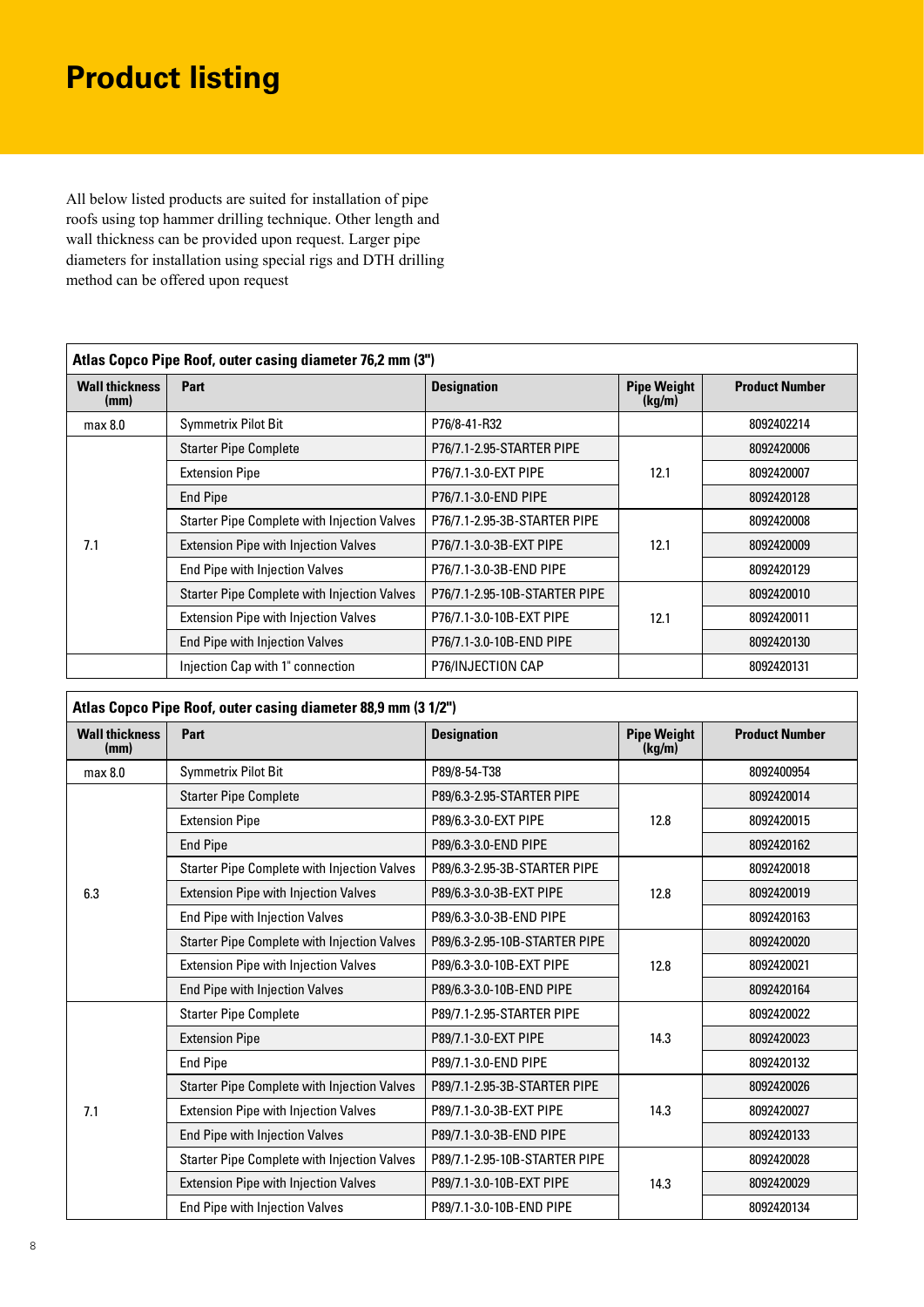| Atlas Copco Pipe Roof, outer casing diameter 88,9 mm (3 1/2") - continues from previous page |                                                           |                               |                              |                       |  |  |
|----------------------------------------------------------------------------------------------|-----------------------------------------------------------|-------------------------------|------------------------------|-----------------------|--|--|
| <b>Wall thickness</b><br>(mm)                                                                | Part                                                      | <b>Designation</b>            | <b>Pipe Weight</b><br>(kg/m) | <b>Product Number</b> |  |  |
|                                                                                              | <b>Starter Pipe Complete</b><br>P89/8.0-2.95-STARTER PIPE |                               |                              | 8092420030            |  |  |
|                                                                                              | <b>Extension Pipe</b>                                     | P89/8.0-3.0-EXT PIPE          | 15.9                         | 8092420031            |  |  |
|                                                                                              | <b>End Pipe</b>                                           | P89/8.0-3.0-END PIPE          |                              | 8092420135            |  |  |
|                                                                                              | <b>Starter Pipe Complete with Injection Valves</b>        | P89/8.0-2.95-3B-STARTER PIPE  |                              | 8092420034            |  |  |
| 8.0                                                                                          | <b>Extension Pipe with Injection Valves</b>               | P89/8.0-3.0-3B-EXT PIPE       | 15.9                         | 8092420035            |  |  |
|                                                                                              | End Pipe with Injection Valves                            | P89/8.0-3.0-3B-END PIPE       |                              | 8092420136            |  |  |
|                                                                                              | <b>Starter Pipe Complete with Injection Valves</b>        | P89/8.0-2.95-10B-STARTER PIPE |                              | 8092420036            |  |  |
|                                                                                              | <b>Extension Pipe with Injection Valves</b>               | P89/8.0-3.0-10B-EXT PIPE      | 15.9                         | 8092420037            |  |  |
|                                                                                              | End Pipe with Injection Valves                            | P89/8.0-3.0-10B-END PIPE      |                              | 8092420137            |  |  |
|                                                                                              | Injection Cap with 1" ball valve                          | P89/INJECTION CAP BV          |                              | 8092420046            |  |  |
|                                                                                              | Injection Cap with 1" connection                          | P89/INJECTION CAP             |                              | 8092420141            |  |  |

 $\Gamma$ 

| Atlas Copco Pipe Roof, outer casing diameter 101,6 mm (4") |                                                    |                                                                   |                              |                       |  |
|------------------------------------------------------------|----------------------------------------------------|-------------------------------------------------------------------|------------------------------|-----------------------|--|
| <b>Wall thickness</b><br>(mm)                              | Part                                               | <b>Designation</b>                                                | <b>Pipe Weight</b><br>(kg/m) | <b>Product Number</b> |  |
| max 8.0                                                    | Symmetrix Pilot Bit                                | P102/8-65-T38                                                     |                              | 8092402721            |  |
|                                                            | <b>Starter Pipe Complete</b>                       | P102/7.1-2.95-STARTER PIPE                                        |                              | 8092420048            |  |
|                                                            | <b>Extension Pipe</b>                              | P102/7.1-3.0-EXT PIPE                                             | 16.5                         | 8092420049            |  |
| 7.1                                                        | End Pipe                                           | P102/7,1-3.0-END PIPE                                             |                              | 8092420142            |  |
|                                                            | <b>Starter Pipe Complete with Injection Valves</b> | P102/7.1-2.95-3B-STARTER PIPE                                     |                              | 8092420050            |  |
|                                                            | <b>Extension Pipe with Injection Valves</b>        | P102/7.1-3.0-3B-EXT PIPE                                          | 16.5                         | 8092420051            |  |
|                                                            | End Pipe with Injection Valves                     | P102/7.1-3.0-3B-END PIPE                                          |                              | 8092420143            |  |
|                                                            | <b>Starter Pipe Complete</b>                       | P102/8.0-2.95-STARTER PIPE                                        |                              | 8092420054            |  |
|                                                            | <b>Extension Pipe</b>                              | P102/8.0-3.0-EXT PIPE                                             | 18.5                         | 8092420055            |  |
|                                                            | End Pipe                                           | P102/8.0-3.0-END PIPE                                             |                              | 8092420165            |  |
| 8.0                                                        | <b>Starter Pipe Complete with Injection Valves</b> | P102/8.0-2.95-3B-STARTER PIPE<br>P102/8.0-3.0-3B-EXT PIPE<br>18.5 |                              | 8092420056            |  |
|                                                            | <b>Extension Pipe with Injection Valves</b>        |                                                                   |                              | 8092420057            |  |
|                                                            | End Pipe with Injection Valves                     | P102/8.0-3.0-3B-END PIPE                                          |                              |                       |  |
|                                                            | Injection Cap with 1" connection                   | P102/INJECTION CAP                                                |                              | 8092420060            |  |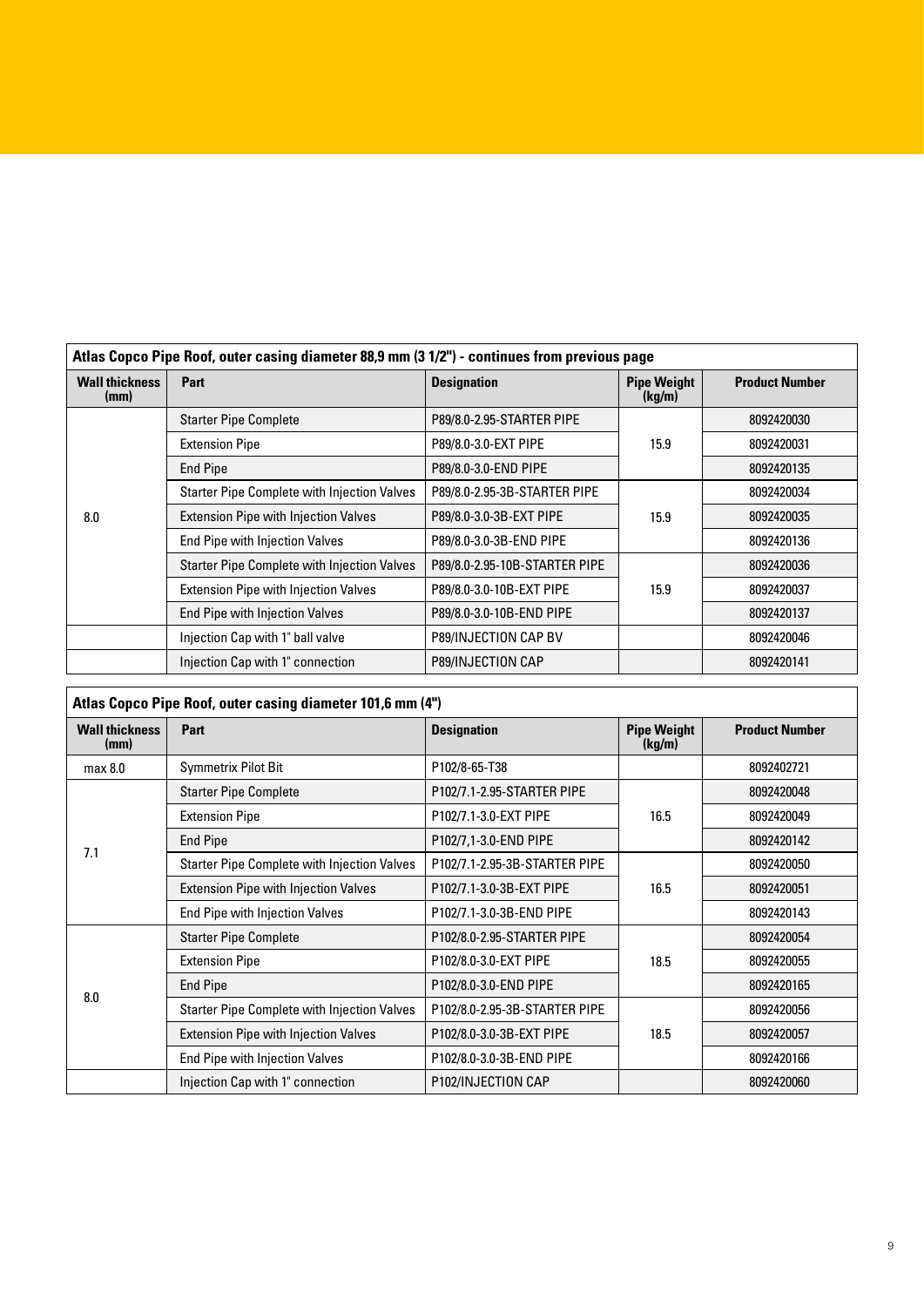## **Product listing**

| Atlas Copco Pipe Roof, outer casing diameter 114,3 mm (4 1/2") |                                                    |                                |                              |                       |  |  |
|----------------------------------------------------------------|----------------------------------------------------|--------------------------------|------------------------------|-----------------------|--|--|
| <b>Wall thickness</b><br>(mm)                                  | Part                                               | <b>Designation</b>             | <b>Pipe Weight</b><br>(kg/m) | <b>Product Number</b> |  |  |
| max 10.0                                                       | <b>Symmetrix Pilot Bit</b>                         | P114/10-75-T38                 |                              | 8092401737            |  |  |
|                                                                | <b>Starter Pipe Complete</b>                       | P114/6.3-2.95-STARTER PIPE     |                              | 8092420062            |  |  |
|                                                                | <b>Extension Pipe</b>                              | P114/6.3-3.0-EXT PIPE          | 16.8                         | 8092420063            |  |  |
|                                                                | <b>End Pipe</b>                                    | P114/6.3-3.0-END PIPE          |                              | 8092420168            |  |  |
|                                                                | <b>Starter Pipe Complete with Injection Valves</b> | P114/6.3-2.95-3B-STARTER PIPE  |                              | 8092420066            |  |  |
| 6.3                                                            | <b>Extension Pipe with Injection Valves</b>        | P114/6.3-3.0-3B-EXT PIPE       | 16.8                         | 8092420067            |  |  |
|                                                                | End Pipe with Injection Valves                     | P114/6.3-3.0-3B-END PIPE       |                              | 8092420169            |  |  |
|                                                                | <b>Starter Pipe Complete with Injection Valves</b> | P114/6.3-2.95-10B-STARTER PIPE |                              | 8092420068            |  |  |
|                                                                | <b>Extension Pipe with Injection Valves</b>        | P114/6.3-3.0-10B-EXT PIPE      | 16.8                         | 8092420069            |  |  |
|                                                                | End Pipe with Injection Valves                     | P114/6.3-3.0-10B-END PIPE      |                              | 8092420170            |  |  |
|                                                                | <b>Starter Pipe Complete</b>                       | P114/7.1-2.95-STARTER PIPE     |                              | 8092420070            |  |  |
|                                                                | <b>Extension Pipe</b>                              | P114/7.1-3.0-EXT PIPE          | 18.8                         | 8092420071            |  |  |
|                                                                | <b>End Pipe</b>                                    | P114/7.1-3.0-END PIPE          |                              | 8092420145            |  |  |
|                                                                | <b>Starter Pipe Complete with Injection Valves</b> | P114/7.1-2.95-3B-STARTER PIPE  |                              | 8092420074            |  |  |
| 7.1                                                            | <b>Extension Pipe with Injection Valves</b>        | P114/7.1-3.0-3B-EXT PIPE       | 18.8                         | 8092420075            |  |  |
|                                                                | End Pipe with Injection Valves                     | P114/7.1-3.0-3B-END PIPE       |                              | 8092420146            |  |  |
|                                                                | <b>Starter Pipe Complete with Injection Valves</b> | P114/7.1-2.95-10B-STARTER PIPE |                              | 8092420076            |  |  |
|                                                                | <b>Extension Pipe with Injection Valves</b>        | P114/7.1-3.0-10B-EXT PIPE      | 18.8                         | 8092420077            |  |  |
|                                                                | End Pipe with Injection Valves                     | P114/7.1-3.0-10B-END PIPE      |                              | 8092420147            |  |  |
|                                                                | <b>Starter Pipe Complete</b>                       | P114/8.0-2.95-STARTER PIPE     |                              | 8092420078            |  |  |
|                                                                | <b>Extension Pipe</b>                              | P114/8.0-3.0-EXT PIPE          | 21.0                         | 8092420079            |  |  |
|                                                                | <b>End Pipe</b>                                    | P114/8.0-3.0-END PIPE          |                              | 8092420148            |  |  |
|                                                                | <b>Starter Pipe Complete with Injection Valves</b> | P114/8.0-2.95-3B-STARTER PIPE  |                              | 8092420082            |  |  |
| 8.0                                                            | <b>Extension Pipe with Injection Valves</b>        | P114/8.0-3.0-3B-EXT PIPE       | 21.0                         | 8092420083            |  |  |
|                                                                | <b>End Pipe with Injection Valves</b>              | P114/8.0-3.0-3B-END PIPE       |                              | 8092420149            |  |  |
|                                                                | <b>Starter Pipe Complete with Injection Valves</b> | P114/8.0-2.95-10B-STARTER PIPE |                              | 8092420084            |  |  |
|                                                                | <b>Extension Pipe with Injection Valves</b>        | P114/8.0-3.0-10B-EXT PIPE      | 21.0                         | 8092420085            |  |  |
|                                                                | End Pipe with Injection Valves                     | P114/8.0-3.0-10B-END PIPE      |                              | 8092420150            |  |  |
|                                                                | Injection Cap with 1" ball valve                   | P114/INJECTION CAP BV          |                              | 8092420094            |  |  |
|                                                                | Injection Cap with 1" connection                   | P11/INJECTION CAP              |                              | 8092420154            |  |  |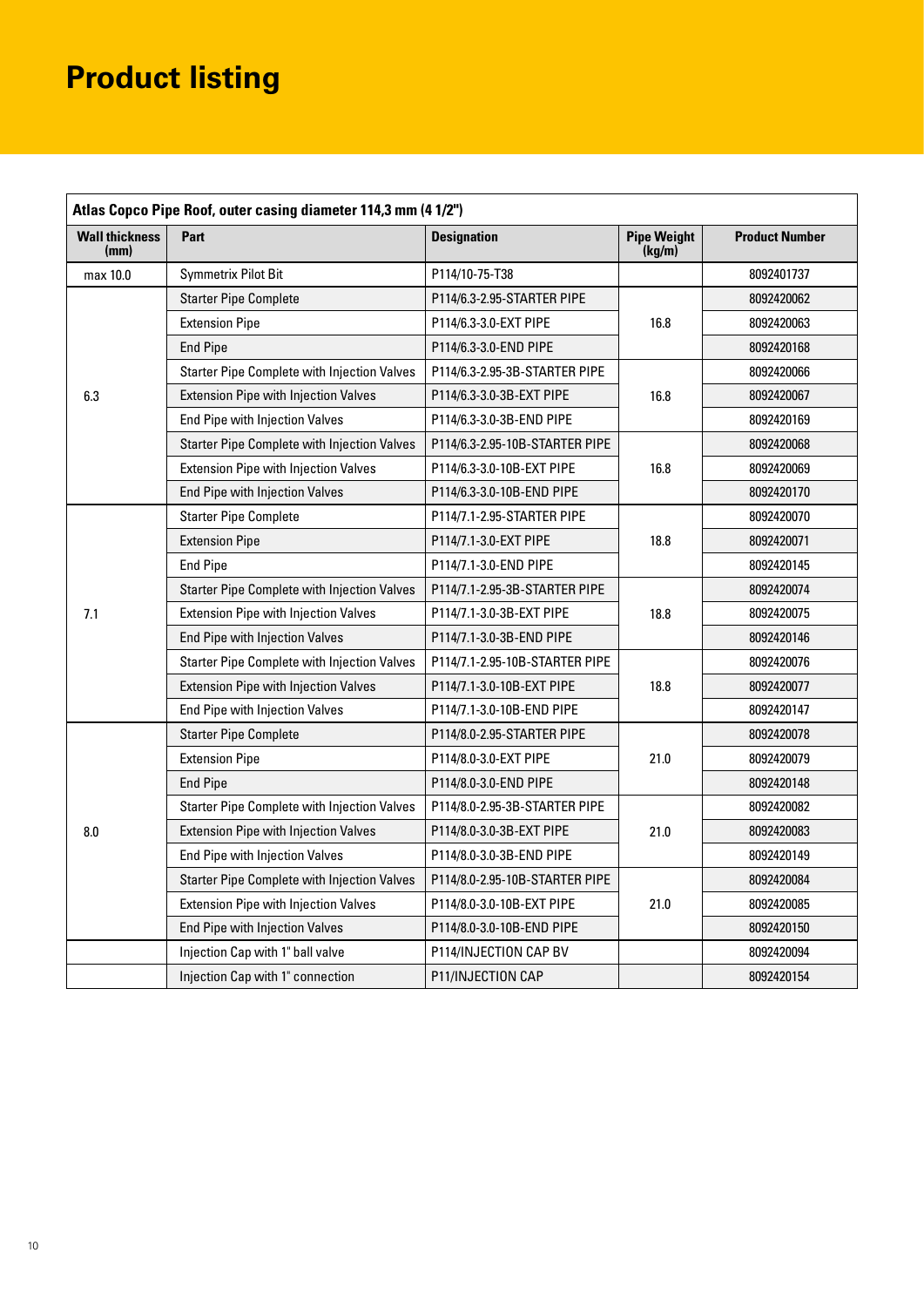| Atlas Copco Pipe Roof, outer casing diameter 139,7 mm (5 1/2") |                                                    |                                |                              |                       |  |  |
|----------------------------------------------------------------|----------------------------------------------------|--------------------------------|------------------------------|-----------------------|--|--|
| <b>Wall thickness</b><br>(mm)                                  | Part<br><b>Designation</b>                         |                                | <b>Pipe Weight</b><br>(kg/m) | <b>Product Number</b> |  |  |
| max 10.0                                                       | <b>Symmetrix Pilot Bit</b>                         | P140/10-100-T45                |                              | 8092402164            |  |  |
|                                                                | <b>Starter Pipe Complete</b>                       | P140/7.1-1.3-STARTER PIPE      |                              | 8092420102            |  |  |
|                                                                | <b>Extension Pipe</b>                              | P140/7.1-1.5-EXT PIPE          | 23.2                         | 8092420103            |  |  |
|                                                                | <b>End Pipe</b>                                    | P140/7.1-1.5-END PIPE          |                              | 8092420155            |  |  |
|                                                                | <b>Starter Pipe Complete with Injection Valves</b> | P140/7.1-1.3-3B-STARTER PIPE   |                              | 8092420104            |  |  |
| 7.1                                                            | <b>Extension Pipe with Injection Valves</b>        | P140/7.1-1.5-3B-EXT PIPE       | 23.2                         | 8092420105            |  |  |
|                                                                | <b>End Pipe with Injection Valves</b>              | P140/7.1-1.5-3B-END PIPE       |                              | 8092420156            |  |  |
|                                                                | <b>Starter Pipe Complete with Injection Valves</b> | P140/7.1-1.3-10B-STARTER PIPE  |                              | 8092420106            |  |  |
|                                                                | <b>Extension Pipe with Injection Valves</b>        | P140/7.1-1.5-10B-EXT PIPE      | 23.2                         | 8092420107            |  |  |
|                                                                | <b>End Pipe with Injection Valves</b>              | P140/7.1-1.5-10B-END PIPE      |                              | 8092420157            |  |  |
|                                                                | <b>Starter Pipe Complete</b>                       | P140/8.0-1.3-STARTER PIPE      |                              | 8092420114            |  |  |
|                                                                | <b>Extension Pipe</b>                              | P140/8.0-1.5-EXT PIPE          | 26.0                         | 8092420115            |  |  |
|                                                                | <b>End Pipe</b>                                    | P140/8.0-1.5-END PIPE          |                              | 8092420158            |  |  |
|                                                                | <b>Starter Pipe Complete with Injection Valves</b> | P140/8.0-1.3-3B-STARTER PIPE   |                              | 8092420116            |  |  |
| 8.0                                                            | <b>Extension Pipe with Injection Valves</b>        | P140/8.0-1.5-3B-EXT PIPE       | 26.0                         | 8092420117            |  |  |
|                                                                | <b>End Pipe with Injection Valves</b>              | P140/8.0-1.5-3B-END PIPE       |                              | 8092420159            |  |  |
|                                                                | <b>Starter Pipe Complete with Injection Valves</b> | P140/8.0-1.3-10B-STARTER PIPE  |                              | 8092420118            |  |  |
|                                                                | <b>Extension Pipe with Injection Valves</b>        | P140/8.0-1.5-10B-EXT PIPE      | 26.0                         | 8092420119            |  |  |
|                                                                | End Pipe with Injection Valves                     | P140/8.0-1.5-10B-END PIPE      |                              | 8092420160            |  |  |
|                                                                | <b>Starter Pipe Complete</b>                       | P140/10.0-1.3-STARTER PIPE     |                              | 8092420120            |  |  |
|                                                                | <b>Extension Pipe</b>                              | P140/10.0-1.5-EXT PIPE         | 32.0                         | 8092420121            |  |  |
|                                                                | <b>End Pipe</b>                                    | P140/10.0-1.5-END PIPE         |                              | 8092420171            |  |  |
|                                                                | <b>Starter Pipe Complete with Injection Valves</b> | P140/10.0-1.3-3B-STARTER PIPE  |                              | 8092420122            |  |  |
| 10.0                                                           | <b>Extension Pipe with Injection Valves</b>        | P140/10.0-1.5-3B-EXT PIPE      | 32.0                         | 8092420123            |  |  |
|                                                                | End Pipe with Injection Valves                     | P140/10.0-1.5-3B-END PIPE      |                              | 8092420172            |  |  |
|                                                                | <b>Starter Pipe Complete with Injection Valves</b> | P140/10.0-1.3-10B-STARTER PIPE |                              | 8092420124            |  |  |
|                                                                | <b>Extension Pipe with Injection Valves</b>        | P140/10.0-1.5-10B-EXT PIPE     | 32.0                         | 8092420125            |  |  |
|                                                                | <b>End Pipe with Injection Valves</b>              | P140/10.0-1.5-10B-END PIPE     |                              | 8092420173            |  |  |
|                                                                | Injection Cap with 1" ball valve                   | P140/INJECTION CAP BV          |                              | 8092420126            |  |  |
|                                                                | Injection Cap with 1" connection                   | P140/INJECTION CAP             |                              | 8092420161            |  |  |

### **Drill rods**

Depending on the diameter and thread of the shank adaptor, the determined pipe diameter and length, suitable drilling rods can be selected.

| <b>Suitable SPEEDROD for pipe roofing</b> |              |                     |                    |  |  |
|-------------------------------------------|--------------|---------------------|--------------------|--|--|
| <b>Description</b>                        | Length $(m)$ | <b>Product code</b> | <b>Part number</b> |  |  |
| R32 SPEEDROD with Wrench Flat             | 3.1          | 203-2531-90-MF-C,02 | 90510130           |  |  |
| T38 SPEEDROD with Wrench Flat             | 1.8          | 235-2718-MF-C,02    | 90003065           |  |  |
| T38 SPEEDROD with Wrench Flat             | 3.1          | 235-2731-MF-C,02    | 90500630           |  |  |
| T38 SPEEDROD with Wrench Flat             | 3.7          | 235-2737-MF-C,02    | 90502628           |  |  |
| T45 SPEEDROD with Wrench Flat             | 1.5          | 236-2915-MF-C,02    | 90503039           |  |  |
| T45 SPEEDROD with Wrench Flat             | 3.1          | 236-2931-MF-C,02    | 90502249           |  |  |